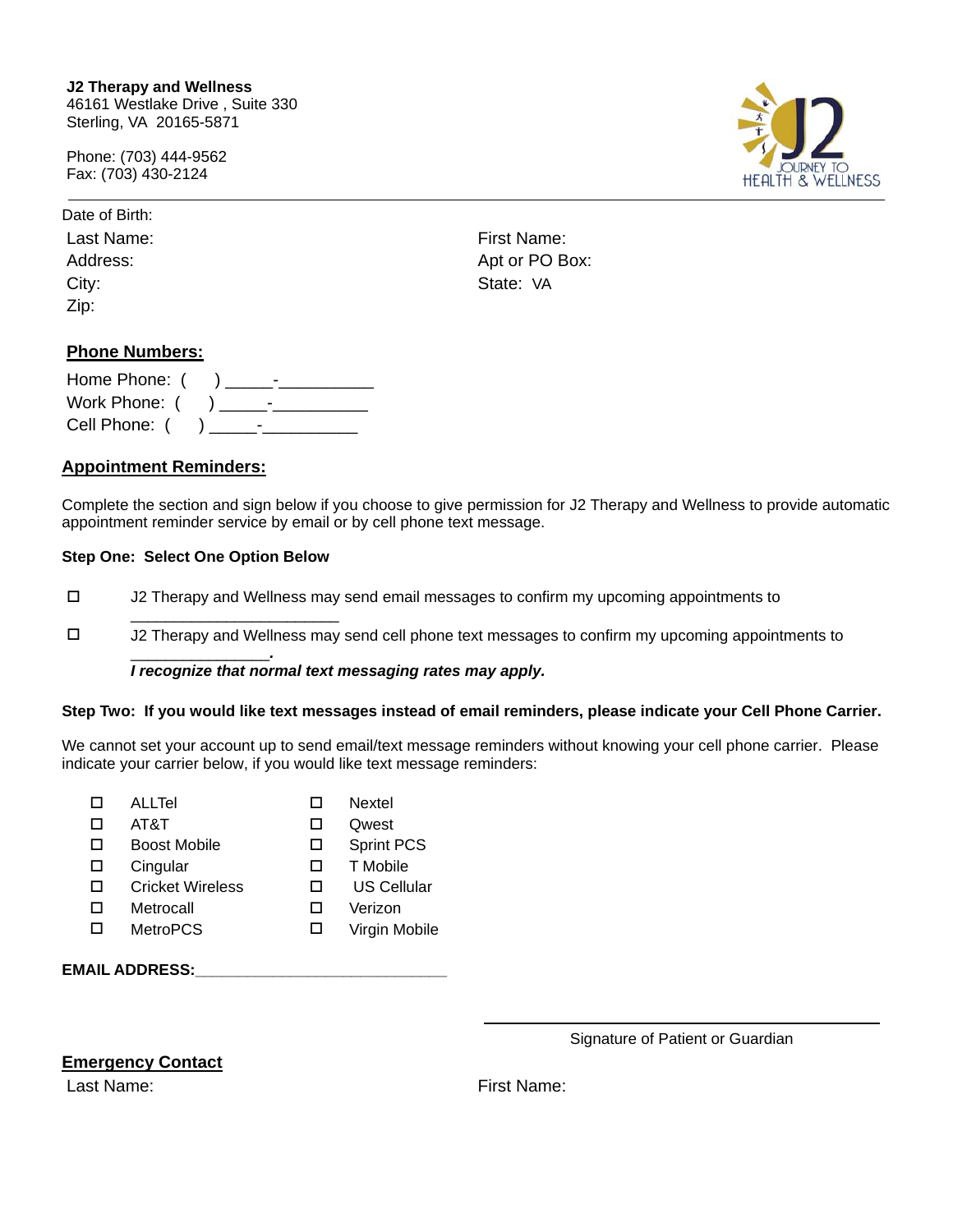Phone: ( ) \_\_\_\_\_-\_\_\_\_\_\_\_\_ Relationship:

# **Employer**

| Name:    |         |
|----------|---------|
| Address: | Suite o |
| City:    | State:  |
| Zip:     |         |

## **Problem**

Problem Description: Referred by: Date of Onset:  $\frac{1}{2}$ 

## **Primary Insurance**

| Insurance:                      |
|---------------------------------|
| Group Number:                   |
| Deductible:                     |
| Copay:                          |
| <b>Subscriber Information</b>   |
| Subscriber Name:                |
|                                 |
| Subscriber Relation to Patient: |
| □Self □Spouse □Parent □Other    |
|                                 |

Suite of Office Number:

ID Number: Claim Number: Max Annual Benefit: Coinsurance:

# **Secondary Insurance**

| Insurance:                                                             |
|------------------------------------------------------------------------|
| Group Number:                                                          |
| Deductible:                                                            |
| Copay:                                                                 |
| <b>Subscriber Information</b>                                          |
| Subscriber Name:                                                       |
| Subscriber Date of Birth: / /                                          |
| <b>Subscriber Relation to Patient:</b><br>□Self □Spouse □Parent □Other |

ID Number: Claim Number: Max Annual Benefit: Coinsurance:

# **Tertiary Insurance**

Insurance: ID Number: Group Number: Claim Number: Deductible: Max Annual Benefit: Copay: Consurance: **Subscriber Information** Subscriber Name: Subscriber Date of Birth: \_\_\_\_/\_\_\_/\_\_\_\_\_\_ Subscriber Relation to Patient: OSelf OSpouse OParent OOther